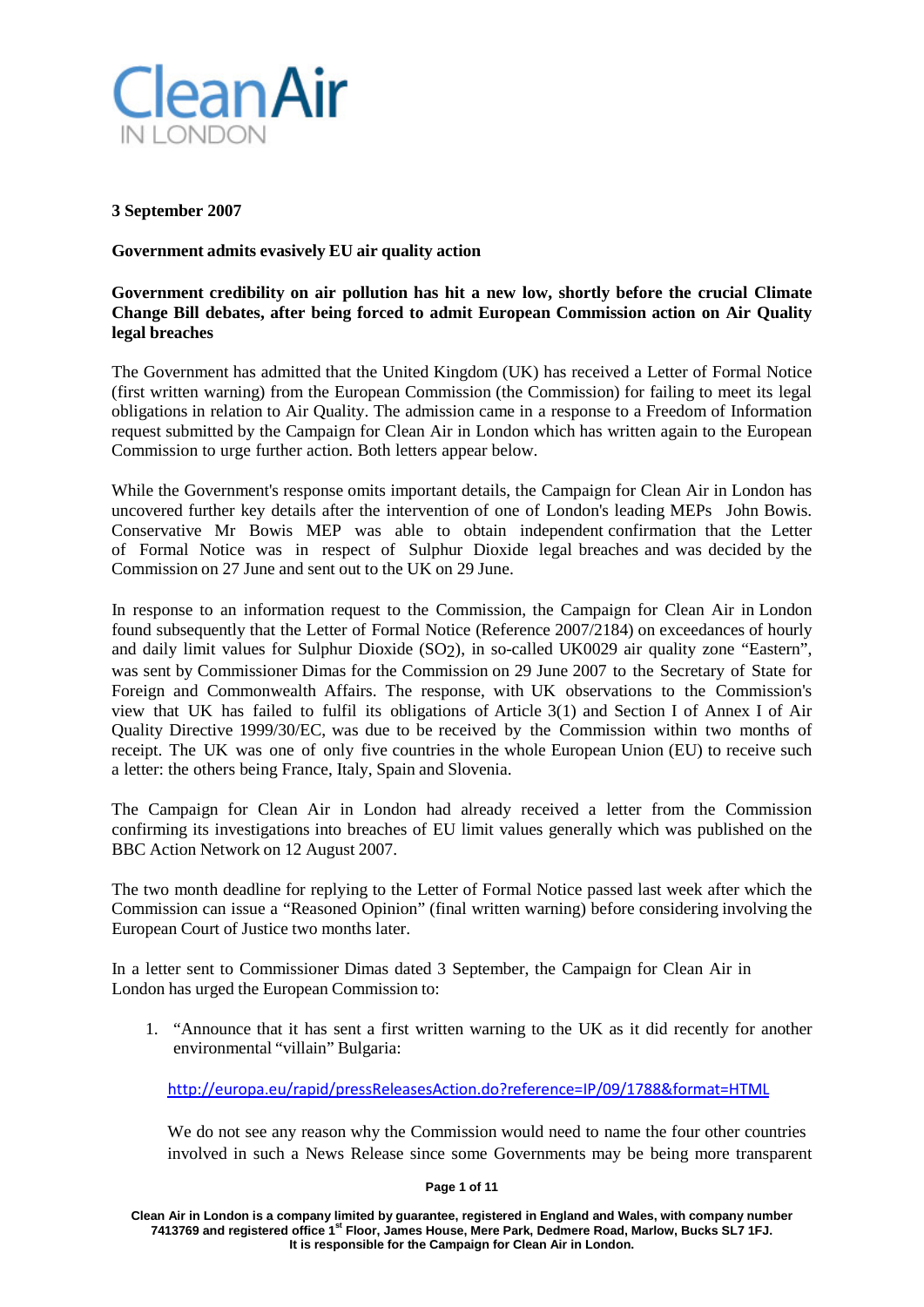

than others;

- 2. "Move quickly to send the UK a "Reasoned Opinion" (final written warning), and involve subsequently the European Court of Justice, in respect of the SO<sub>2</sub> legal breaches unless the UK showed by 29 August a clear and credible plan to meet the SO2 Limit Values in the short term;
- 3. "Issue, given that the legal position for  $PM_{10}$  is effectively the same as that for SO2, a Letter of Formal Notice to the UK, at least in respect of London as a specific location, for breaching PM10 Limit Values in 2005 (and subsequently for 2006) with a "Reasoned Opinion" and the subsequent involvement of the European Court of Justice to follow quickly thereafter, unless the UK shows soon a clear and credible plan for meeting  $PM_{10}$ Limit Values by no later than the London 2012 Summer Olympics. We urge the Commission to press forward in this way, publicising transparently its actions at each step, in parallel with the second reading of the proposed new Air Quality Directive;
- 4. "Take appropriate and early action in respect of the very high levels of Nitrogen Dioxide in London; and
- 5. "Maintain the Commission's tough stance on the content of the proposed new Air Quality Directive to achieve better protection for Europe's citizens. Accept, only if it looks as though MEPs from some countries may seek to weaken the new regime for everyone, very regrettably, that we may be better with the current, muddled, Air Quality regime of many Directives than a weakened new regime.

"Respectfully, if the Commission does not act in the way we are requesting it will raise serious concerns about the likelihood of successful enforcement action related to Air Pollution whether for Air Quality, carbon dioxide emissions for cars or in respect of Climate Change. Please set an example now that will reassure Europe's citizens about their future."

## **COMMENTS (in alphabetical order):**

John Bowis MEP, Conservative Spokesman for health and the environment and former MP for Battersea, said:

"Air pollution has a major health and environmental impact in our city: it is responsible for the death of 1,000 people in London each year and it shortens lives by an average of eight months. Respiratory and cardiovascular side-effects lead to increased hospital admissions, extra medication, millions of lost working days each year and hundreds of thousands of premature deaths.

"I welcome the work that the Campaign for Clean Air in London has done in exposing the Government's negligence in not tackling unacceptable levels of sulphur dioxide in the UK's streets. The UK is one of only five EU Member States to receive such a warning. We should be leading the way in environmental standards across Europe, not forever playing catch up.

"The World Health Organisation is currently advising people with a history of cardiovascular problems not to travel to the Olympics in Beijing next year because of concerns over air quality. I hope the UK Government can take action now to avoid the same problems in

### **Page 2 of 11**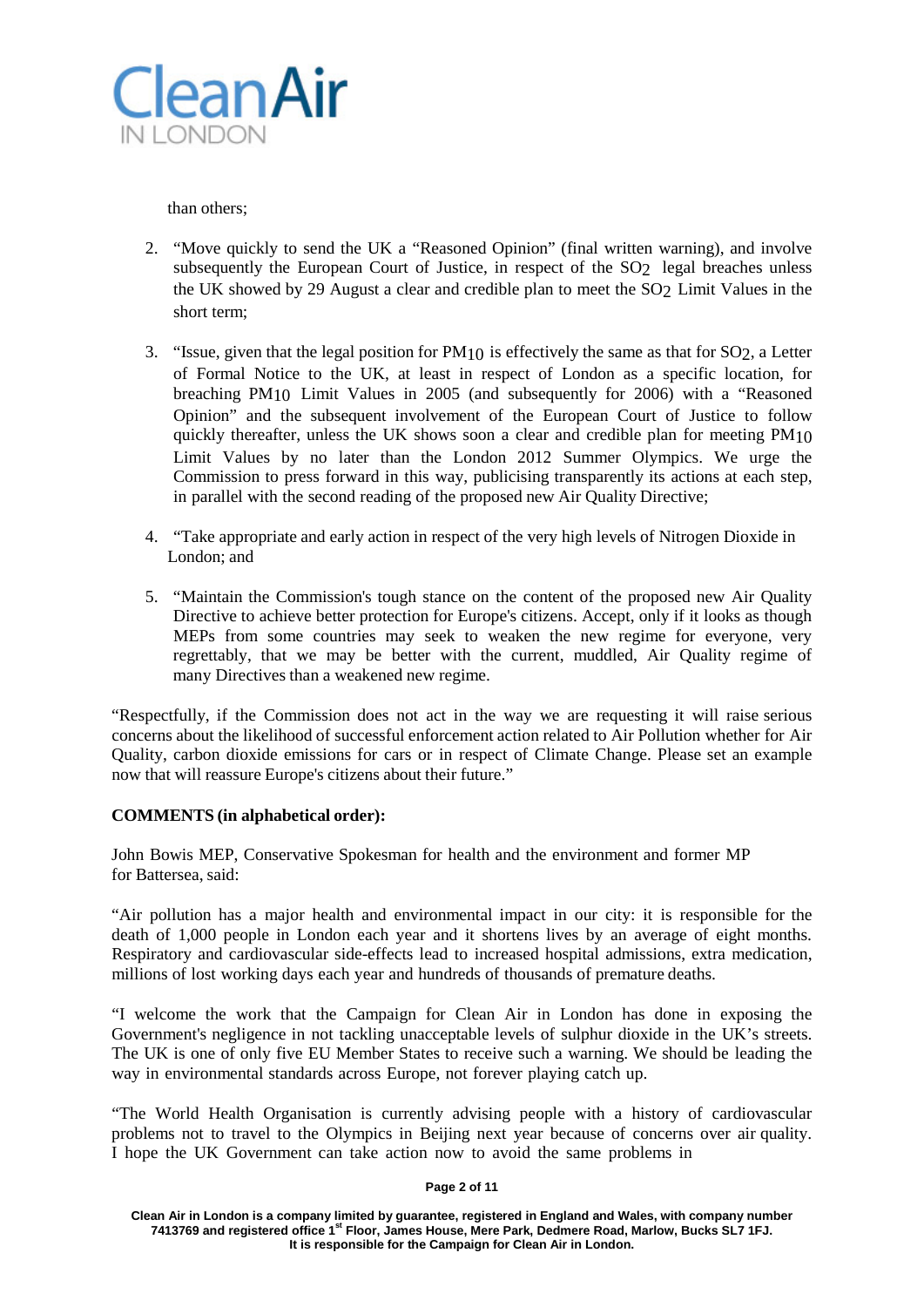

London in 2012."

Chris Huhne MP, Shadow Cabinet Member for the Environment, Food and Rural Affairs for the Liberal Democrats, said:

"Defra simply does not take seriously enough the international obligations that we agreed through the EU Council. Air quality is a key issue that the Government must now address urgently."

Jenny Jones, Green Party member of the London Assembly, said:

"Air pollution is a massive issue which both the Government and many local authorities just aren't taking seriously. It is unacceptable that the European Commission and the Government are locked in this slow motion dance, behind the scenes, whilst Londoners are breathing in toxic fumes on a daily basis. The European Commission must take action against the UK to enforce the rules and protect our health."

Baroness Ludford MEP, Liberal Democrat, said:

"DEFRA's reluctance to act in an open manner raises important questions about the integrity and value of the UK Government's air quality strategy. There is an apparent failure to take seriously the commitments in that strategy and to respect EU legally binding pollution limits, on top of this refusal to be transparent. Well done to the laudable Campaign for Clean Air in London for digging out the truth in typically dogged fashion! As an MEP I am very grateful for its briefings and calls to arms.

"It is pretty shameful that the EU has had to launch action against the UK for breaching sulphur dioxide (SO2) emission limits in Eastern England. London's record on air quality is no better, and unacceptable given its position as a world city, and that is why Liberal Democrats wanted the Low Emission Zone scheme to be strengthened. Thank goodness the European Commission is setting an example with SO<sub>2</sub>. However, in order to ensure the health of Londoners, we encourage it to go further and force the Government to address the diesel- produced fine particles that are so damaging to lungs. We have many such "hotspots", not only in central London, but also in busy outer London locations where those readings are too high.

"Hopefully, this formal action will act as a wake-up call for the Government, but we all need to support the Clean Air campaign to strengthen its hand against inaction. Government at present is frankly hypocritical, talking green while hell-bent on airport expansion including building a third runway at Heathrow (we need to watch that there is no "fixing" of the air quality readings here). It is difficult for Londoners to feel confident that the Government is serious about air quality objectives. As an MEP I intend to push the Commission to take a tough line on all breaches of EU emissions limits, related both to road transport and to aviation, and to press in the European Parliament for a robust new Air Quality Directive."

Simon Birkett, Principal Contact for the Campaign for Clean Air in London, said:

"We welcome the Government's disclosure of the European Commission's intervention in respect of Air Quality breaches of legal requirements. However, we are dismayed by the Government's continuing lack of transparency and action in the area of Air Quality.

**Clean Air in London is a company limited by guarantee, registered in England and Wales, with company number 7413769 and registered office 1st Floor, James House, Mere Park, Dedmere Road, Marlow, Bucks SL7 1FJ. It is responsible for the Campaign for Clean Air in London.**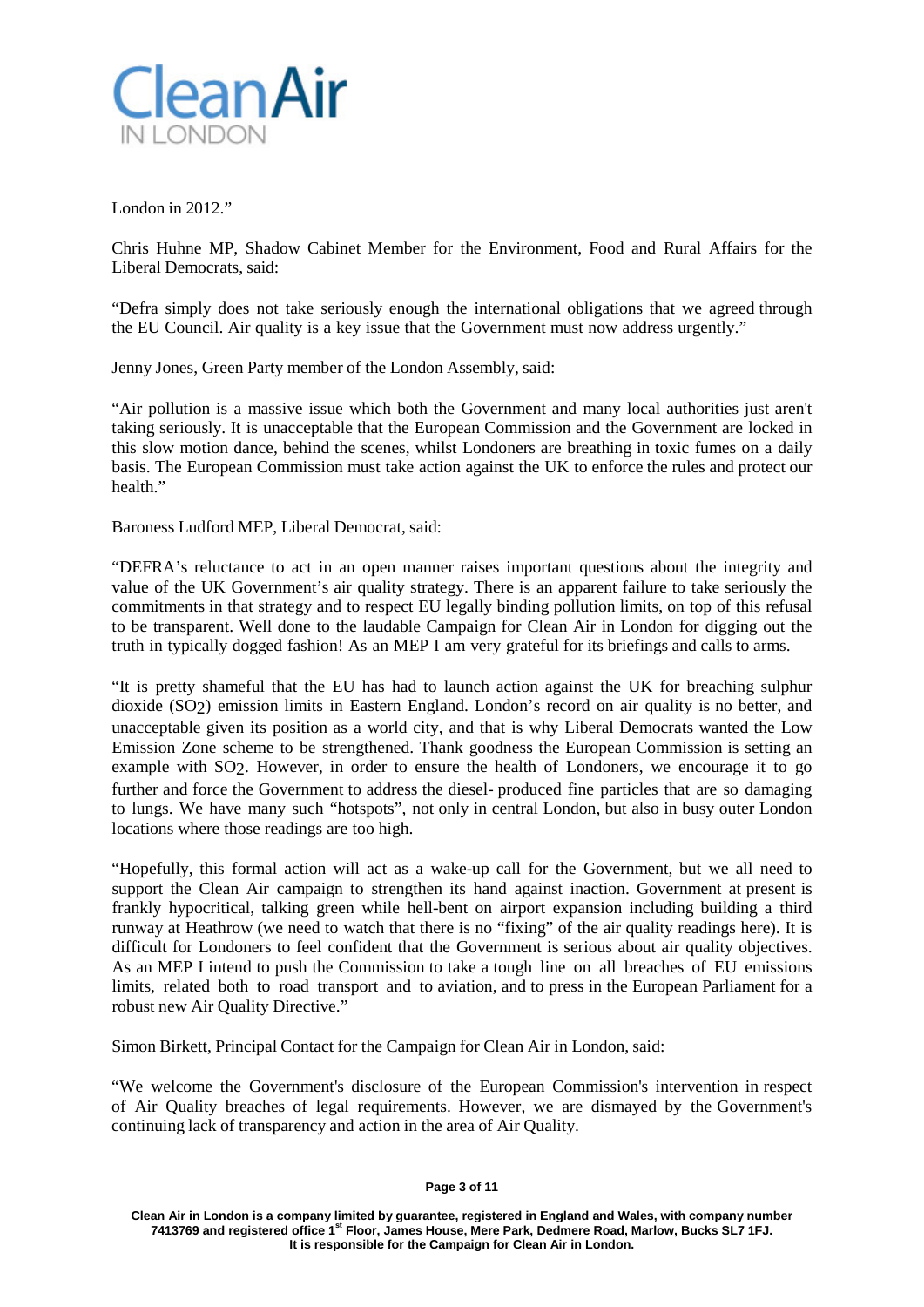

"We have needed John Bowis MEP, fighting for London, to find out separately when the Letter of Formal was sent to the UK and in respect of which legal breaches of Air Quality. This is not good enough when it follows quickly publication of the Government's new Air Quality Strategy which itself demonstrated a lack of political will.

"Do the 4,000 people seemingly exposed to unhealthy levels of sulphur dioxide in UK0029 air quality zone "Eastern" in England, perhaps in the vicinity of one industrial plant, know that the European Commission has had to take action to protect them? For details, please see pages 71 to 73 of Volume 2 of the new Air Quality Strategy published by the Department for Environment, Food and Rural Affairs (Defra) on 17 July 2007.

"With Particulate Matter and Sulphur Dioxide EU legal limits both due to have been met throughout the UK by January 2005, with no time extensions or derogations, we have written again to Commissioner Dimas asking him to publicise the European Commission's enforcement actions, to accelerate action on Sulphur Dioxide and to take formal enforcement action against the UK, at least in respect of London as a specific location, for its breaches of EU legal limits for Particulate Matter in 2005 (and subsequently 2006).

"We wish to thank John Bowis, Chris Huhne, Jenny Jones and Baroness Ludford particularly for their latest support of our Campaign and the European Commission for its transparency and positive action as we head towards the European Parliament's Environment Committee meeting scheduled for 9 October and the crucial second reading of Europe's proposed new Air Quality Directive due on 10 December.

"We wish to thank too Mayor Livingstone, Deputy Mayor Nicky Gavron and Len Duvall for their support of our Campaign and encourage them to build boldly upon their current and proposed Air Quality initiatives, to lead pressure on the Government on London's behalf to play its part finally and to deliver sustainably clean air standards throughout London by no later by than the London 2012 Summer Olympics.

"We encourage the Government to begin rebuilding its credibility on Air Quality by producing credible plans, to the European Commission's satisfaction, to meet all of the EU's Air Quality requirements sustainably throughout London by no later than the London 2012 Summer Olympics.

"Specifically, London needs the Government to: approve Crossrail; approve Selective Catalytic Reduction (SCR) technology and testing standards for the abatement of nitrogen oxides in older vehicles; accelerate the adoption of vehicles meeting Euro 4/IV and Euro 5/V engine emission standards and the adoption of SCR equipment in new and older vehicles; reduce the use of diesel engines generally relative to petrol engines in cities; assist with the introduction of "tag and beacon" road pricing; and establish a Committee on Climate Change that is required and empowered to consider air pollution holistically. The bottom line is that London needs some help from the Government to improve its Air Quality and Londoners won't take "no" for an answer."

### **CONTACT**

Simon Birkett Principal Contact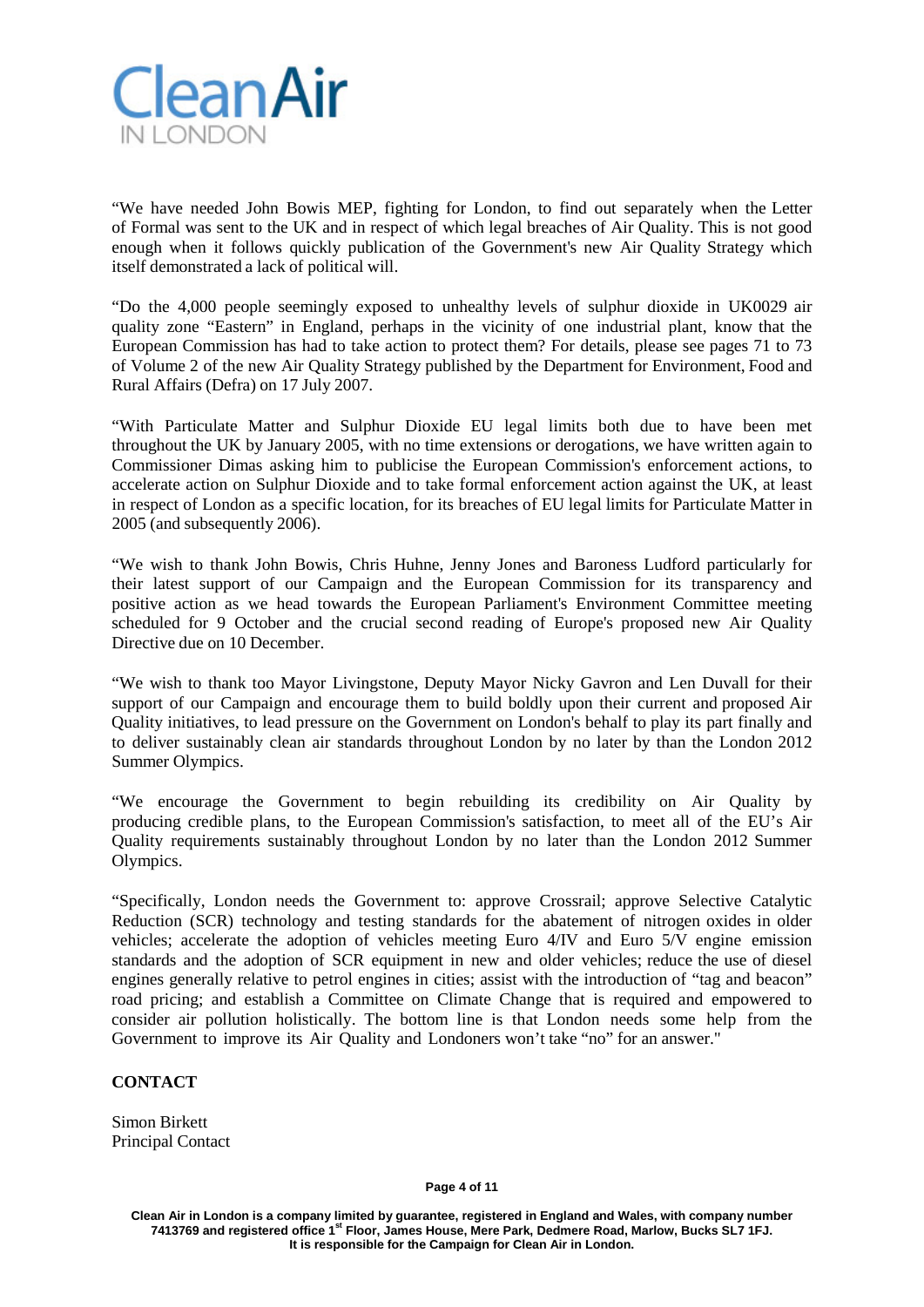

Campaign for Clean Air in London

Simon can be contacted through the Campaign's homepage [www.cleanairinlondon.org](http://www.cleanairinlondon.org/)

## **PLEASE SEE BELOW COPY OF LETTER RECEIVED ON DEFRA LETTERHEAD**

Ergon House Area 3C 17 Smith Square London SW1P 3JR

Telephone: 020 7238 6000 Web: [www.defra.gov.uk](http://www.defra.gov.uk/)

Simon Birkett Principal Contact Campaign for Clean Air in London

Date: 24 August 2007

Dear Mr Birkett

### **Re: Public enquiry regarding Article 226 letters on air quality**

This letter is in response to your e-mail of 2 August (and subsequent telephone conversation with Chris Snary) in which you made the following request:

"Please will you send to me electronically a copy of any request(s) received directly or indirectly by Defra from the European Commission since 1 May 2007 for information on the measures that the UK, as a Member State, intends to take to improve the situation in respect of breaches of EU legal limits for air quality and meet the requirements in the Air Quality Directives currently in force and a copy of any response(s) sent to such a request."

Your request has been considered under the Environmental Information Regulations 2004 (S.I. 2004/3391).

As you are aware, a Commission request of the type you mention is likely to be made as part of, or in relation to, the formal infraction procedures under Article 226 of the EC Treaty. In so far as your request therefore relates to ongoing infraction proceedings, I confirm that we hold correspondence from the Commission pursuing infraction proceedings against the UK concerning an infringement of the First Air Quality Daughter Directive (1999/30/EC) (reference: infringement No. 2007/2184). This comprises a letter of formal notice. As you are aware, a letter of formal notice is part of the administrative phase of live infraction proceedings. This phase of infraction proceedings can be followed by a judicial phase, should the Commission wish to refer a case to the European Court of Justice.

Having considered the correspondence in question, and the context of Article 226 proceedings

### **Page 5 of 11**

**Clean Air in London is a company limited by guarantee, registered in England and Wales, with company number 7413769 and registered office 1st Floor, James House, Mere Park, Dedmere Road, Marlow, Bucks SL7 1FJ. It is responsible for the Campaign for Clean Air in London.**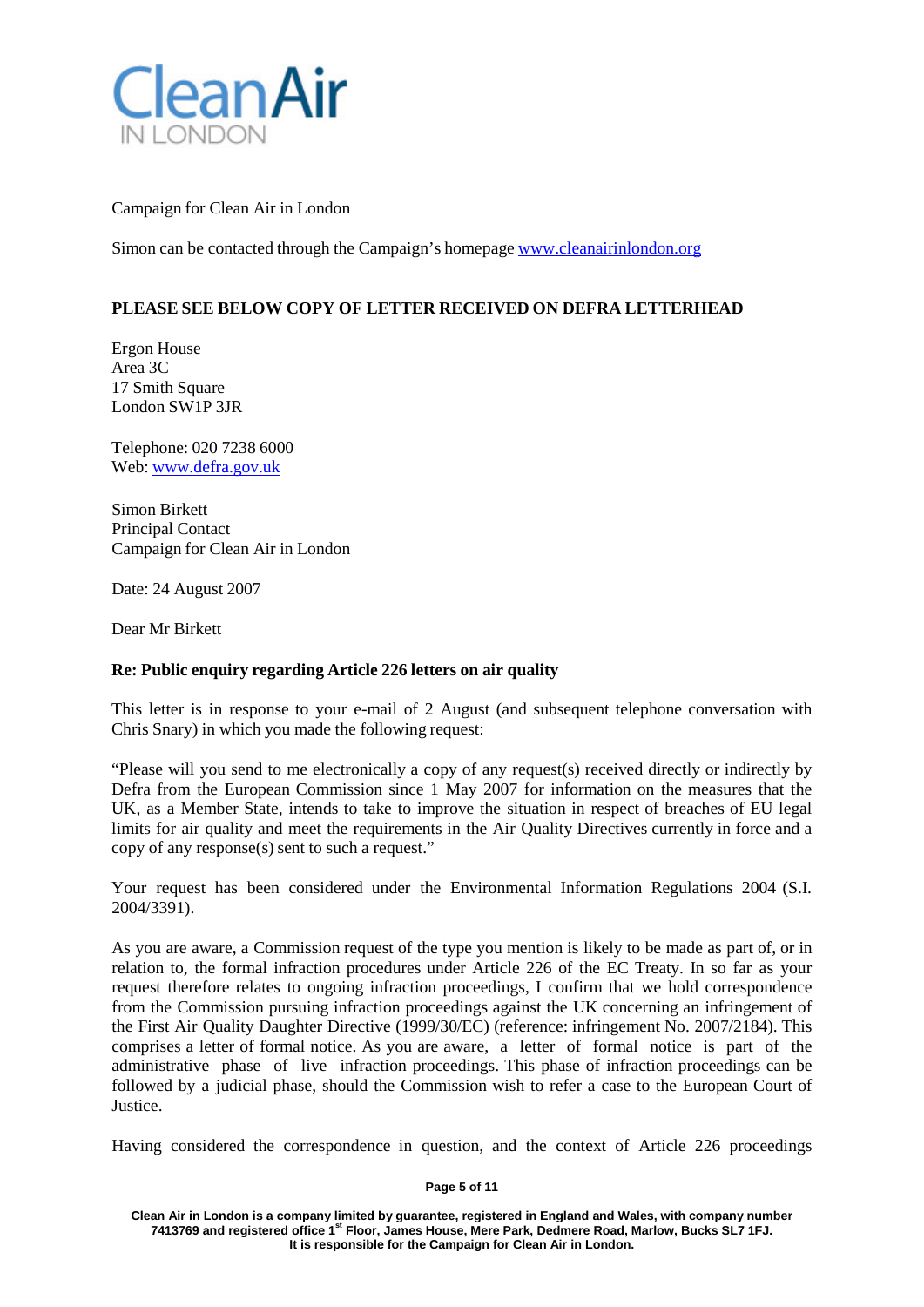

generally, we are not disclosing this correspondence for the reasons set out in this letter.

We have reached our decision on the basis that we consider that the Article 226 correspondence between the UK and the Commission engages the exceptions in regulation

12(5)(a) (which applies where disclosure of information would adversely affect international relations), and in regulation 12(5)(b) (which applies where disclosure of information would adversely affect the course of justice) of the Environmental Information Regulations 2004. This is because the information relates to infraction proceedings which are ongoing. These exceptions are subject to a public interest test.

We have considered the balance of public interest under regulation  $12(1)(b)$  (refusal to disclose environmental information if in all the circumstances of the case the public interest in maintaining the exception outweighs the public interest in disclosure). We consider the case for disclosure is transparency and public interest in action by the Commission to seek to enforce compliance with the Air Quality Directives. That said, we are also mindful that information on exceedances of the air quality limit values which could, in principle, trigger Article 226 infractions proceedings, is already available to the public as required by those Directives and the Air Quality Standards Regulations 2007.

We consider the case for withholding arises because this information is part of a legal dispute between the Commission and the UK Government. As the investigations and infraction proceedings are ongoing, we consider disclosure at this stage would risk undermining the investigations, conduct, and handling of the case. It is not the practice of the European Commission to release information relating to infraction proceedings on the basis of Article 4.2 of Regulation (EC) 1049/2001, which covers access to documents emanating from Community Institutions. This is because infringement investigations call for genuine cooperation and an atmosphere of mutual trust between the Commission and the Member State concerned, so as to enable the parties to open discussions with a view to a rapid resolution of the dispute, and this would be seriously undermined by subjecting the process to public scrutiny. In the interests of preserving the atmosphere of mutual trust between the Commission and Member States, we consider that the public interest is best served by withholding the information you have requested.

This principle has already been recognised by the Information Commissioner, concerning a similar request for correspondence relating to infraction proceedings. In a decision notice dated 18 September 2006 (Reference FS500110720), he accepted that the exemption provided by Section 27 of the Freedom of Information Act 2000 concerning international relations is engaged (that provision reflects regulation 12(5)(a) of the Environmental Information Regulations 2004) and that there was a strong public interest in maintaining the exemption. In his view, disclosure was likely to affect the UK's ability to negotiate flexibly.

I confirm that Defra has not received any other Commission correspondence in the period you specify.

I attach an annex giving contact details should you be unhappy with the response you have received.

Yours sincerely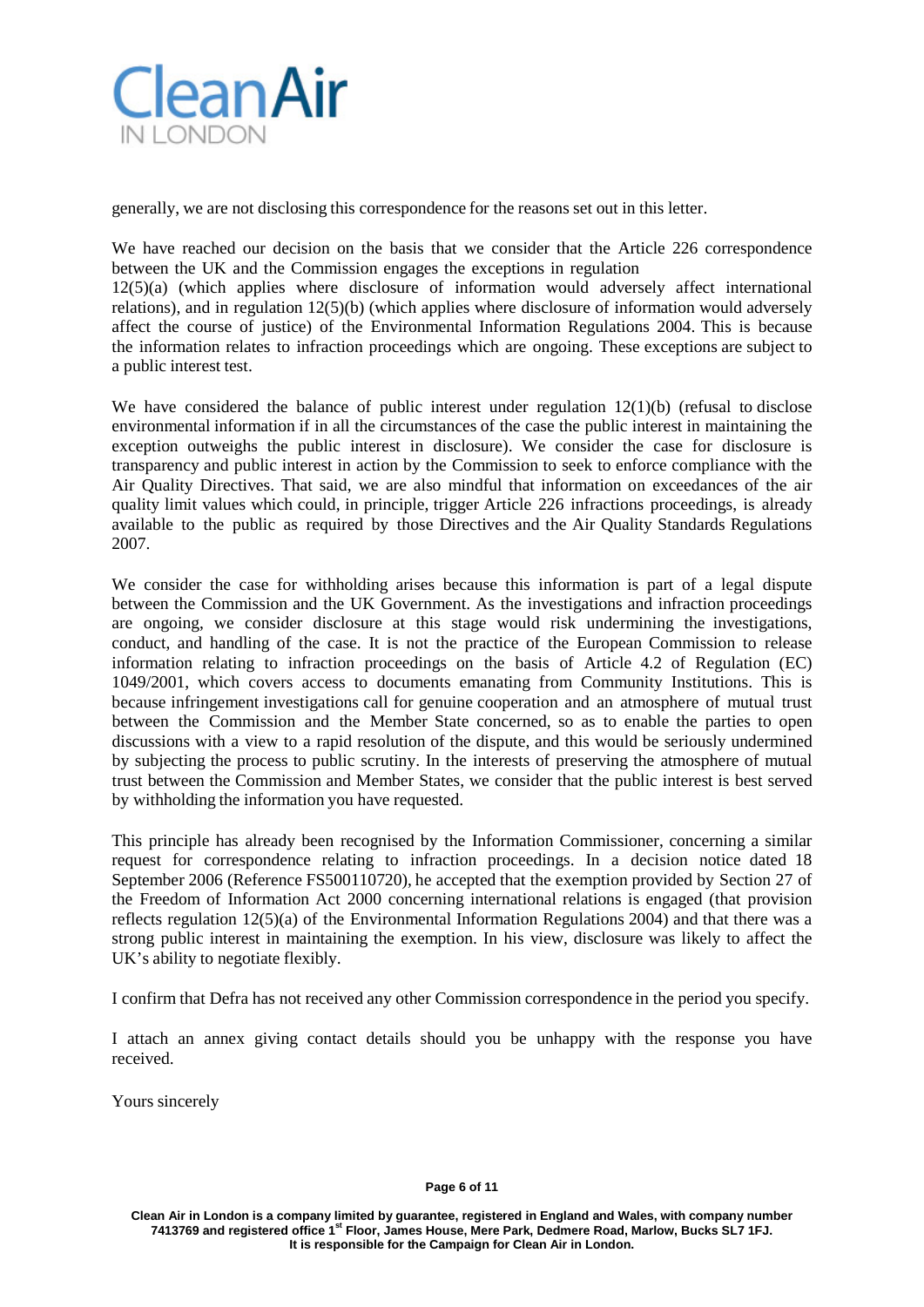

Helen Ainsworth Policy Advisor, EU Air Quality Air and Environmental Quality Division

# **PLEASE SEE BELOW COPY OF LETTER SENT ON CAMPAIGN FOR CLEAN AIR IN LONDON LETTERHEAD**

Commissioner Stavros Dimas The Commissioner for the Environment DG Environment Directorate-General European Commission B - 1049 Brussels Belgium

By post and email to: [stavros.dimas@ec.europa.eu](mailto:stavros.dimas@ec.europa.eu)

3 September 2007

Dear Commissioner Dimas

### **Pursue and publicise enforcement of Air Quality Limit Values**

Thank you for asking Marianne Klingbeil to reply to my letter on behalf of the Campaign for Clean Air in London urging you to ask the European Court of Justice to commence enforcement action against the United Kingdom (UK) for breaching European Union (EU) legal limits for Air Quality for which no time extensions or derogations are allowed. I have followed up valuably with Ms Klingbeil and her team on some points.

Most importantly, thank you for everything you are doing on many fronts to improve Air Quality for Europe's citizens. The poor performance of some national Governments in this regard emphasises the importance of your role. Again, we have copied President Barroso since some of the issues raised in this letter may have implications for other portfolios.

The Campaign for Clean Air in London submitted a Freedom of Information request to the UK Government to discover that the UK has received a Letter of Formal Notice (first written warning) from the European Commission (the Commission) in respect of breaches of the Air Quality legal limits (attached). We discovered separately, following intervention by John Bowis MEP, that the Letter of Formal Notice relates to sulphur dioxide (SO2) and was decided by the Commission on 27 June and sent out on 29 June (07/2184 (UK)). Ms Klingbeil, in her letter, made clear that the Commission has requested information from Member States on the measures they intend to take to improve the [Air Quality] situation and to meet the requirements of the AQ Directives. This will include particulate matter (PM10) following the breaches in 2005 (and subsequently for 2006).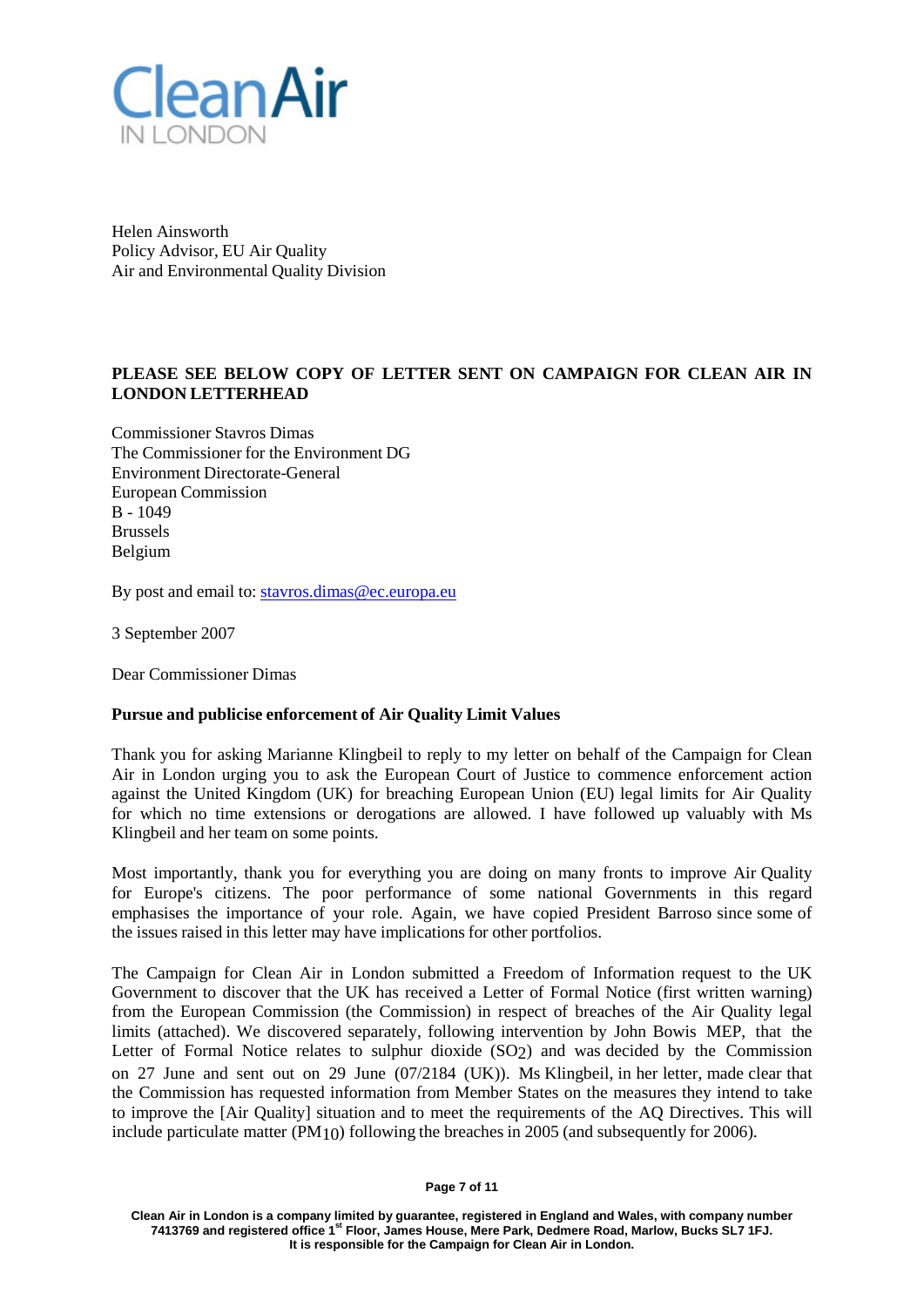

These developments and others in recent weeks show that the Commission is taking a tough approach to Air Quality enforcement, as we had hoped it would, and are therefore most welcome. We are most concerned though that the UK Government is resisting transparency (as can be seen in its letter to us and attached here), may seek unnecessary delays in responding to the Commission's requests or may seek to persuade the Commission that the UK's new Air Quality Strategy (AQS) shows how Limit Values will be met for SO2 and PM10. In our view, much greater transparency is needed, delays are unacceptable when so many lives are at stake and - having read many pages within the three volumes - the UK's AQS shows clearly that Limit Values for SO2 will NOT be met by 2020 (see pages 71 to 73 of Volume 2 of the new Air Quality Strategy published by the Department for Environment, Food and Rural Affairs (Defra)) and avoids showing equivalent information for PM10 (other than general non-compliance). We would be pleased to discuss this evidence with your officials. For the record, the carefully considered view of the Campaign for Clean Air in London is that the UK Government has not yet made reasonable efforts to meet EU Limit Values and has not made public how it plans to do so in future.

Given the above, we urge respectfully the European Commission please to:

1. Announce that it has sent a first written warning to the UK as it did recently for another environmental "villain" Bulgaria:

<http://europa.eu/rapid/pressReleasesAction.do?reference=IP/09/1788&format=HTML>

We do not see any reason why the Commission would need to name the four other countries involved in such a News Release since some Governments may be being more transparent than others;

- 2. Move quickly to send the UK a "Reasoned Opinion" (final written warning), and involve subsequently the European Court of Justice, in respect of SO2 legal breaches unless the UK showed by 29 August a clear and credible plan to meet SO2 Limit Values in the short term;
- 3. Issue, given that the legal position for  $PM_{10}$  is effectively the same as that for SO<sub>2</sub>, a Letter of Formal Notice to the UK, at least in respect of London as a specific location, for breaching PM10 Limit Values in 2005 (and subsequently for 2006) with a "Reasoned Opinion" and the subsequent involvement of the European Court of Justice to follow quickly thereafter, unless the UK shows soon a clear and credible plan for meeting  $PM_{10}$ Limit Values by the London 2012 Summer Olympics. We urge the Commission to press forward in this way, publicizing transparently its actions at each step, in parallel with the second reading of the proposed new Air Quality Directive;
- 4. Take appropriate and early action in respect of the very high levels of Nitrogen Dioxide in London; and
- 5. Maintain the Commission's tough stance on the content of the proposed new Air Quality Directive to achieve better protection for Europe's citizens. Accept, only if it looks as though MEPs from some countries may seek to weaken the new regime for everyone, that, very sadly, we may be better with the current muddled Air Quality regime of many

### **Page 8 of 11**

**Clean Air in London is a company limited by guarantee, registered in England and Wales, with company number 7413769 and registered office 1st Floor, James House, Mere Park, Dedmere Road, Marlow, Bucks SL7 1FJ. It is responsible for the Campaign for Clean Air in London.**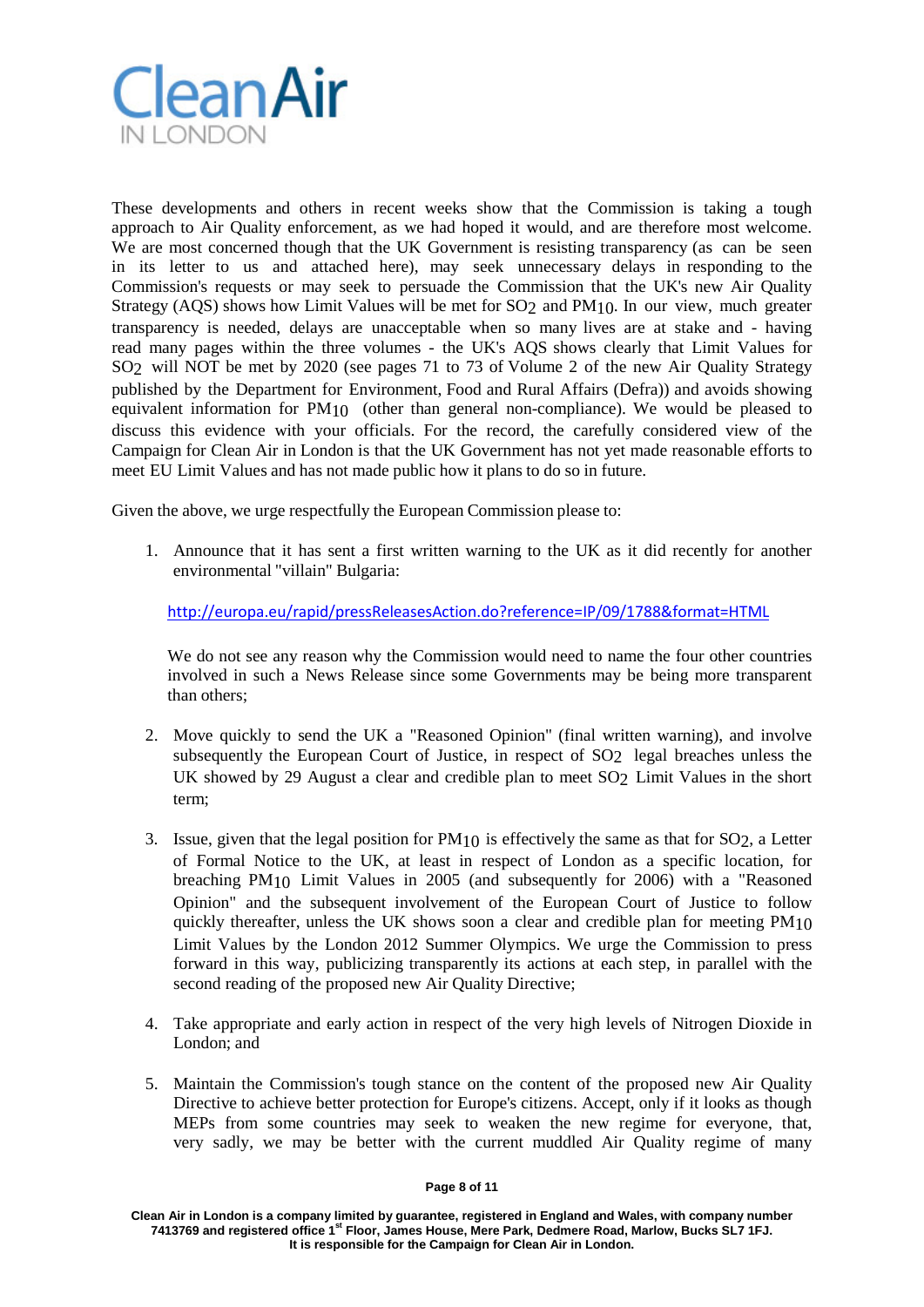

### Directives than a weakened new regime.

Respectfully, if the Commission does not act in the way we are requesting it will raise serious concerns about the likelihood of successful enforcement action related to Air Pollution whether for Air Quality, carbon dioxide emissions for cars or in respect of Climate Change. Please set an example now that will reassure Europe's citizens about their future.

Please will your office acknowledge receipt of this letter to the sender's email address? There is no need to reply formally to it - we would rather your officials were not distracted from the necessary enforcement action!

With best wishes.

Yours sincerely

Simon Birkett Principal Contact Campaign for Clean Air in London

By hand:

Winston Fletcher, Chair, The Knightsbridge Association Carol Seymour-Newton, Honorary Secretary, The Knightsbridge Association

C<sub>c</sub>:

President Barroso Commission Vice-President Verheugen The Rt. Hon. Hilary Benn MP, Secretary of State for Defra Marianne Klingbiel, Head of Unit, Air Quality, Environment DG Ken Livingstone, Mayor of London Sian Berry, Principal Speaker and Green Party candidate for Mayor of London John Bird, Independent candidate for Mayor of London **ORGANISATIONS** Amenity Societies Helen Ainsworth, EU and International Air Quality, Defra Jenny Bates, London Regional Campaigns Co-ordinator, Friends of the Earth James Bidwell, Chief Executive, Visit London John Brewster OBE, Chairman, Port Health and Environmental Services Committee, Corporation of London Patricia Brown, Chief Executive, Central London Partnership Robert Buxton, Deputy Chairman, West London Residents Association Sarah Dudgeon, National and Local Air Quality, Defra Nick Fairholm, Transport for London David Higgins, Chief Executive, Olympic Delivery Authority Tim Hockney, Executive Director, London First Professor Frank Kelly, Kings College London Dr Michal Krzyzanowksi, Regional Adviser, Air Quality and Health, WHO Sarah Legge, GLA Principal Policy Adviser – Air Quality

**Page 9 of 11**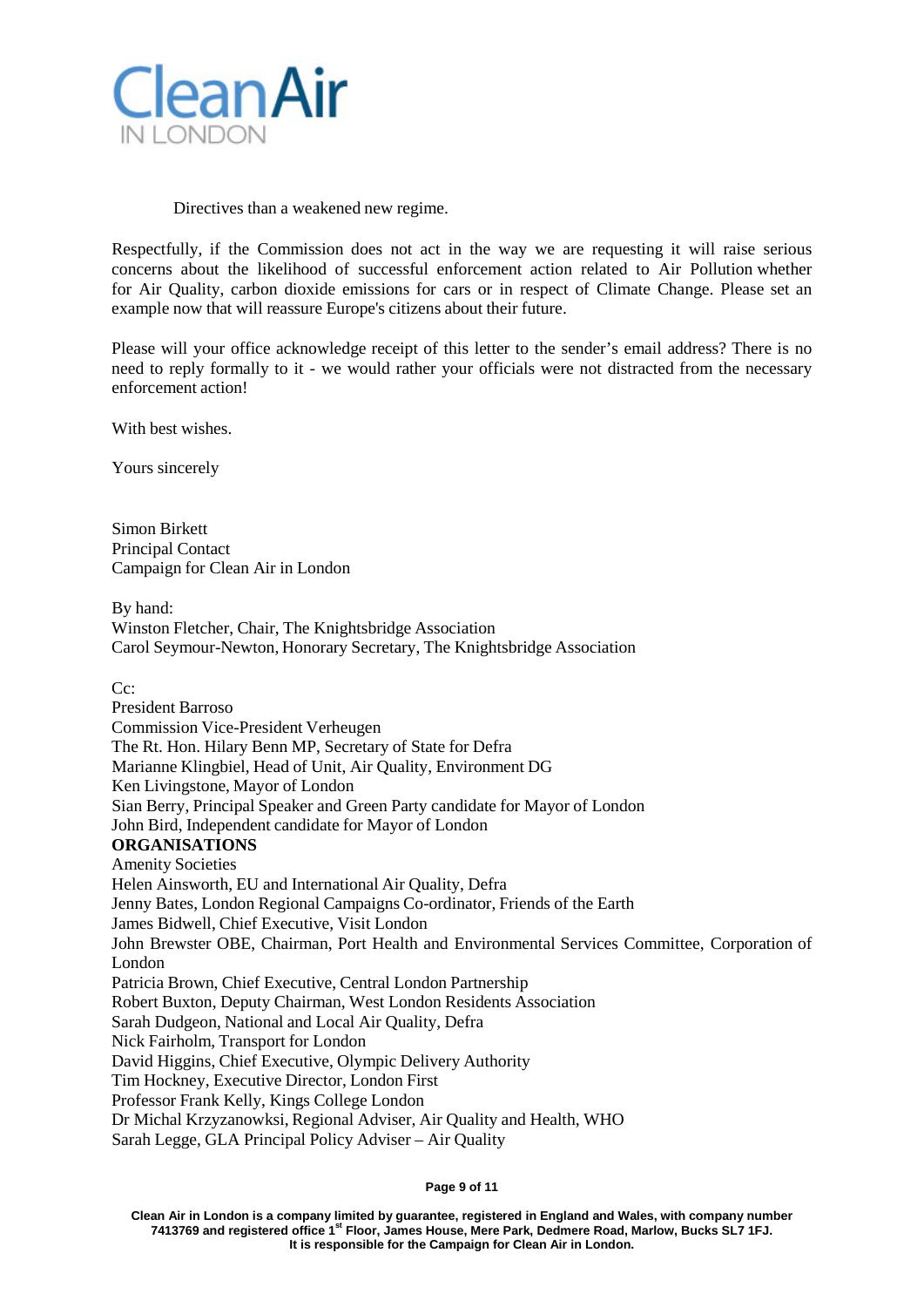

Blake Ludwig, Campaign Director, Alliance Against Urban 4x4s Professor Bob Maynard, Health Protection Agency Paul McLoughlin, UK General Manager, Zipcar Philip Mulligan, Chief Executive, Environment Protection UK Derek Picot, Chairman, The Knightsbridge Business Group Dr Gordon Taylor, Chairman, West London Residents Association Dr Martin Williams, Head of Air and Environment Quality Division, Defra **LEADING POLITICIANS** Peter Ainsworth MP, Shadow Secretary of State, Defra, Conservative Greg Barker MP, Shadow Minister for the Environment, Conservative Mrs Gwyneth Dunwoody MP, Chair of the Transport Committee, Labour Mark Field MP, Conservative Chris Huhne MP, Shadow Environment Secretary, Liberal Democrat The Rt. Hon. Michael Jack MP, Chairman of the Environment and Rural Affairs Select Committee The Rt. Hon. Ruth Kelly MP, Secretary of State, Department for Transport, Labour Susan Kramer MP, Shadow Secretary of State for Transport, Liberal Democrat The Rt. Hon. Sir Malcolm Rifkind QC MP, Conservative The Rt. Hon. the Lord Rooker, Minister of State, Defra Joan Ruddock MP, Parliamentary Under Secretary of State Jonathan Shaw MP, Parliamentary Under Secretary of State and Minister for the South East Theresa Villiers MP, Shadow Secretary of State for Transport, Conservative Phil Woolas MP, Minister of State, Defra Tim Yeo MP, Chairman Environmental Audit Committee, Conservative Gerard Batten MEP, London, Independence John Bowis MEP, London, Conservative Chris Davies MEP, Liberal Democrat Robert Evans MEP, London, Labour Mary Honeyball MEP, London, Labour Syed Kamall MEP, London, Conservative Ms Jean Lambert MEP, London, Green Party Baroness Ludford MEP, London, Liberal Democrat Linda McAvan MEP, Labour Claude Moraes MEP, London, Labour Charles Tannock MEP, London, Conservative Angie Bray AM, Leader of the Conservative Group, GLA Tony Arbour AM, Conservative Richard Barnes AM, Conservative Robert Blackman AM, Conservative Brian Coleman AM, Conservative Roger Evans AM, Conservative Elizabeth Howlett AM, Conservative Bob Neill AM, Conservative Andrew Pelling AM, Conservative Jenny Jones AM, Leader of the Green Group, GLA Darren Johnson AM, Chair of the Environment Committee, GLA, Green Len Duvall AM, Leader of the Labour Group, GLA Jeanette Arnold AM, Labour John Biggs AM, Labour

Nicky Gavron AM, Labour

#### **Page 10 of 11**